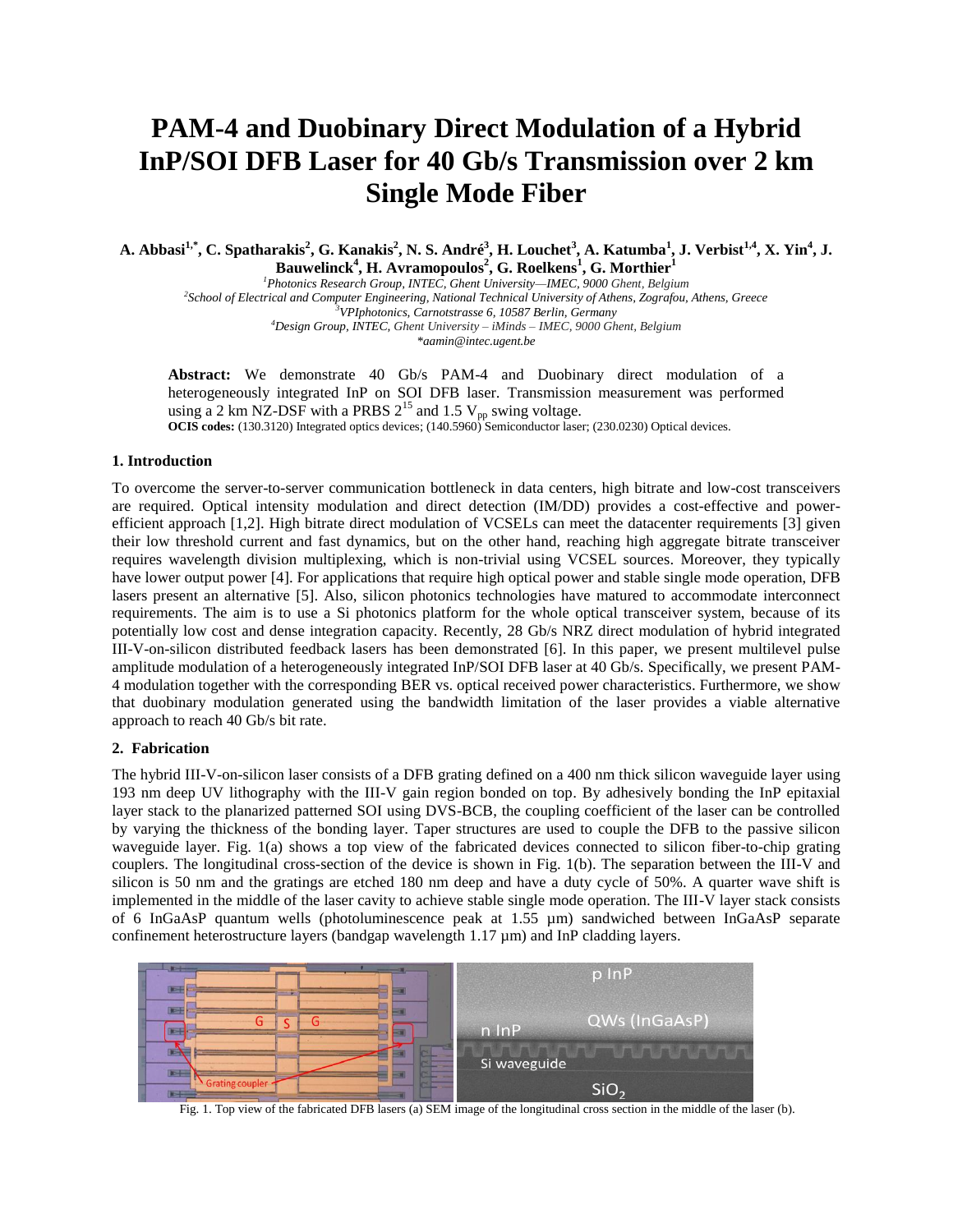# **3. Experimental setup**

The experimental setup used to characterize the modulation performance of the devices is shown in Fig. 2. An electrical PAM-4 signal is generated by a Keysight M8195A AWG and then amplified by a SHF-S708 high speed RF amplifier. A low noise DC current is combined with the RF data using a bias-tee and the output is used to drive the laser through a GSG RF probe. The laser is biased at 100 mA and a 1.5  $V_{\text{pp}}$  data signal is used. The average laser output power coupled to the silicon waveguide is 6 mW in this case. The optical data signal is propagated through a 2 km non-zero dispersion shifted fiber (NZ-DSF) with a dispersion coefficient of 4.5 ps/nm\*km at 1550 nm. At the receiver side, a variable optical attenuator (VOA) and a 40 GHz Discovery Semiconductors photodiode together with a SHF high-speed amplifier are used to boost the received signal to the desired level. The electrical data is captured by a Keysight DSA\_Z 63 GHz real time oscilloscope. The saved data was then off-line processed for BER estimation with and without equalization.



# **3. Results and discussion**

The eye diagrams for PAM-4 back-to-back and after 2 km NZ-DSF transmission measurements are depicted in Fig. 3. PRBS sequence lengths of  $2^7$ -1 and  $2^{15}$  are used. In Fig. 3(a,b), eye diagrams of the  $2^7$ -1 with and without the fiber are shown respectively. The same trend is depicted in Fig. 3(c,d) for  $2^{15}$  pattern. Comparing the eye diagrams back-to-back and after 2km NZ\_DSF a deterioration can be observed, linked to the interaction between chromatic dispersion in the fiber and inherent chirp of the laser. The resulting BER evaluated for both PRBS pattern lengths in the B2B and 2km fiber transmission cases are presented in (Fig. 3(e)). Forward Error Equalization (FEE) equalization with 10 taps is used at the receiver side.



Fig. 3. Eye diagrams for PAM-4 at 20 GBaud (left), BER measurements for back-to-back and 2 km NZ-DSF configuration (right).

Three level duobinary data modulation and detection using lower bandwidth devices has been reported recently [7]. Since the laser  $S_{21}$  electro-optic response looks similar to the 5<sup>th</sup> order Bessel function with 3dB bandwidth of 15 GHz, we were able to exploit this fact and generate an electrical duobinary using the laser as the a pass filter. The duobinary signal presents three levels. The lower and upper signal levels represent sequences of 0s and 1s respectively whereas a transition from 0 to 1 or from 1 to 0 is mapped on the central level. As such, knowledge of